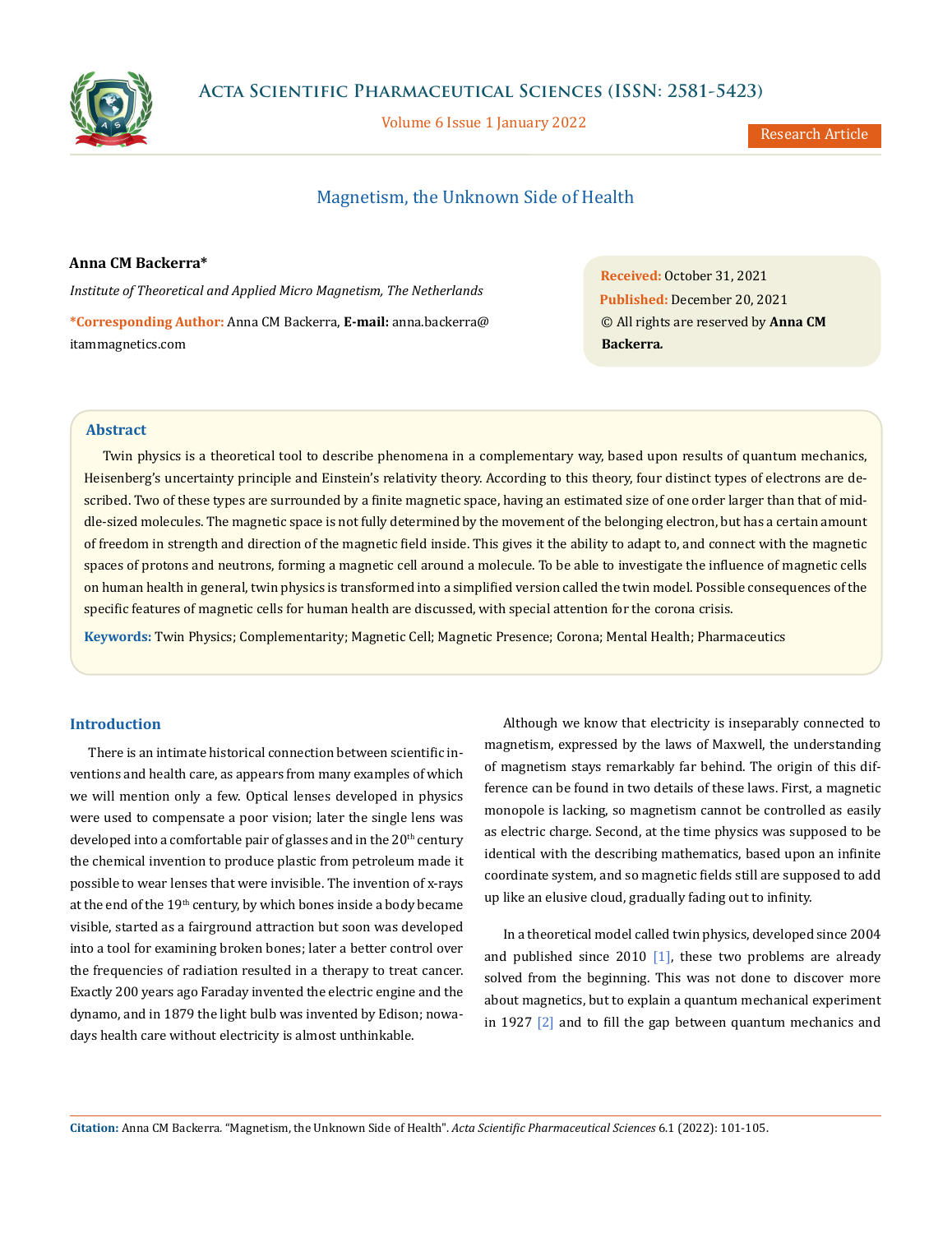relativity theory. The first step was simply abandoning the classical supposition that space is infinite. The second step was embracing the conviction of Heisenberg [3] that all phenomena in the universe can be described in a complementary way. The third step was adopting the mathematical definition of complementarity by Jammer  $[4]$  in a practical way.

With the obtained theory it was possible to describe four distinct types of electrons  $[5,6]$ , two of which existing inside a finite magnetic field, which we call a magnetic space. This opened the possibility to investigate magnetism in an entirely new way.

In fact, the necessity to develop more insight in magnetism is becoming more important. The use of magnetism as a therapeutic tool has been known for a long time, but without a scientific basis. In the last few years the number of people complaining about the influence of electromagnetic smog is growing. In the previous paper we explained that the corona virus according to twin physics has a relative extensive magnetic field around it, adding readily to its contagiousness. In general, medicines are composed without being aware of the possible influence of their magnetic features.

This paper is a sequel to a publication in July 2020 [7] about the corona virus. Here we will discuss the results of twin physics considering human health more in general.

#### **About Twin Physics**

Twin physics is a theoretical model describing physical phenomena in a complementary way, based upon results of quantum mechanics, the Heisenberg's uncertainty principle and Einstein's relativity theory. Most characteristic is, that space is supposed to consist of overlapping finite, energetic objects, being as important as mass. An elementary mass is an object with a very high energy density; an elementary space is an object with a very low energy density but not zero. To construct twin physics, we used the definition of complementarity by Jammer  $[4]$ , stating that two descriptions A and B are complementary if they are distinct, refer to the same subject, exclude each other and each on its own cannot describe the subject completely [8].

Twin physics provides a phenomenological view on physics. Phenomena are described in a geometric way, allowing to incorporate uncertainty, instead of searching for algebraic details of increasing complexity and accuracy. The explicit transformation

102

of mathematics into physical space and time by a transformation operator, removing items which do not exist in the physical reality, makes it possible to describe the hypothetical magnetic monopole. In this way we can deal with electromagnetic features of particles and spaces much easier than in the classical way. A spherical coordinate system is used, so that particles may be revolving around a central point without using the concept of a force. All details about basic phenomena are collected according to set theory [9], a mathematical technique allowing to combine items of different dimensions, like time and space. This approach makes it relatively easy to apply twin physics to specific experimental problems without losing the overview.

In the first publication of 2010  $[1]$ , the starting points are explained, expressed in a complementary mathematical system. In later publications this is applied to several well-known areas of physics to see if it works, and after that we applied it to actual physical problems. The obtained results gave us enough confidence to continue with the application to human health; we will mention some of them below.

Using twin physics, the laws of Maxwell are deduced and understood in an extremely concise and clear way, without introducing them in advance, by inserting an arbitrary radial and an arbitrary circular field in the same formulation as the one we used for space and time [10].

A straightforward relation between two constants of nature, namely the velocity of light (concerning phenomena at the largest scale), and Planck's constant (concerning phenomena at the smallest scale) is deduced [11].

Four types of electrons are described  $[5,6]$ , two of which exist inside a magnetic space, being valence- and conduction-electrons. This explains why graphene has a very high conductivity in comparison with other forms of carbon; it opens new ways to describe nano materials. The other two types occur in protium and in the lowest level of molecules, respectively. Also two types of protons and three types of neutrons are found  $[5]$ , occurring in regular molecules and also existing inside a magnetic space. These magnetic spaces add up to a magnetic cell around the molecule.

Recently we managed to describe in detail how a photon is absorbed by an electron, bound to a proton, in which the magnetic

**Citation:** Anna CM Backerra*.* "Magnetism, the Unknown Side of Health". *Acta Scientific Pharmaceutical Sciences* 6.1 (2022): 101-105.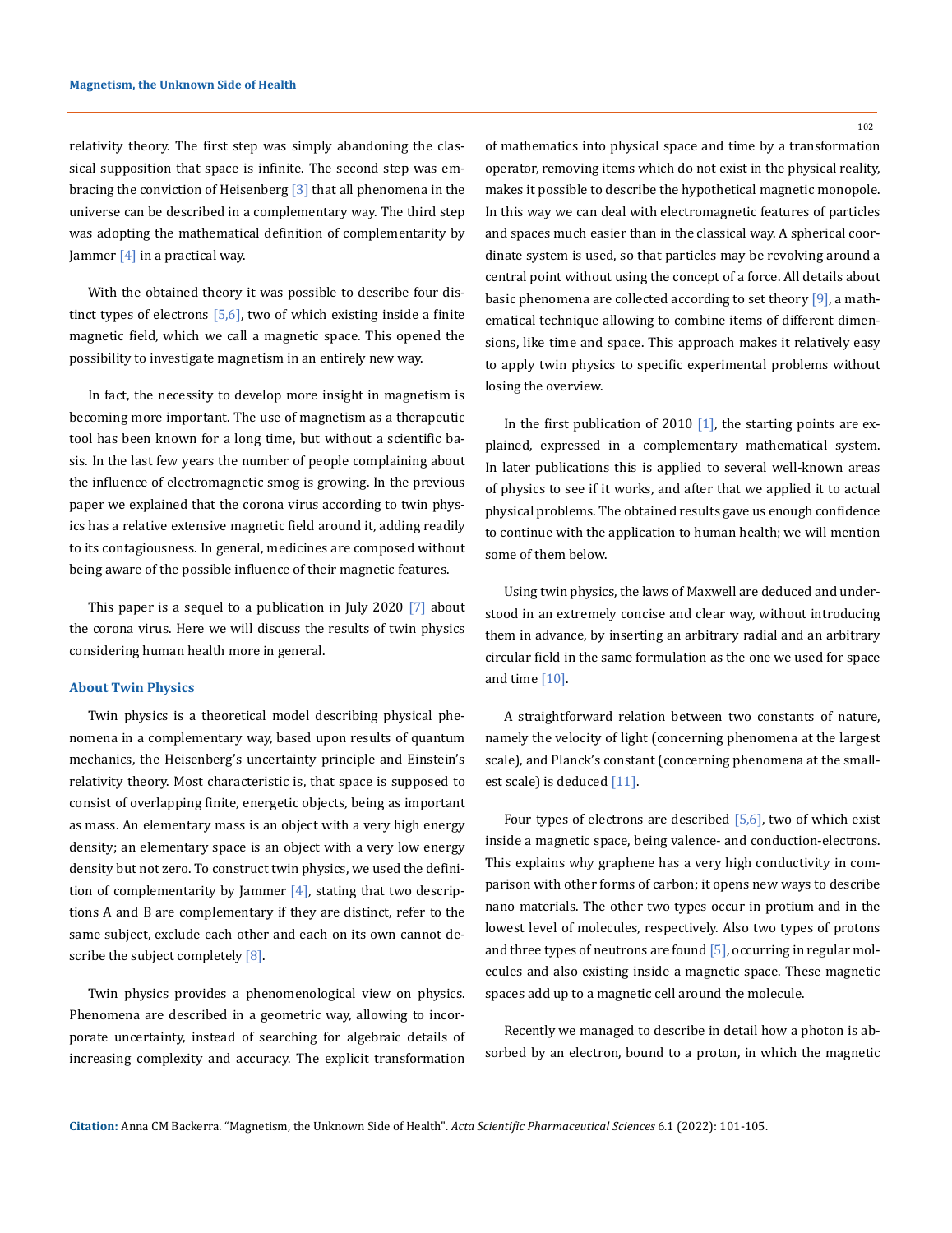cell plays the main role. This was the last step which convinced us that magnetic cells actually do exist. This is presented at the conference "Laser, Optics and Photonics", Brussels, September 13-14, 2021, to be published in Nano Progress.

The magnetic space of an electron, a proton or a neutron may be spherical or an intersection of spheres, and its strength may be reinforced by magnetic spaces of elementary particles nearby. The most astonishing feature of a magnetic space is its uniqueness: two identical magnetic spaces cannot exist. Even though it is restricted by the laws of Maxwell, the magnetic field inside is unique in terms of the strength and directions of the magnetic vectors  $[10]$ . The scope of this freedom still has to be investigated.

In short, the uniqueness of each magnetic cell is the most interesting aspect of twin physics considering the application on human beings. This is facilitated by a simplified version, called the twin model [7], being more focused on that.

We suppose that this maximum size is at least molecular (a few nanometers, so in the order of  $10^{-9}$  to  $10^{-8}$  m), but presumably one or two orders of magnitude larger (a few micrometers, so in the order of  $10<sup>-6</sup>$  m).

#### **Discussion**

The human body consists of mass, consisting of a huge number of molecules and together forming a coherent material unity. Each of these molecules is embedded in a magnetic cell; we suppose that in a similar way, all these magnetic cells together form a coherent magnetic presence in and around the body. In daily life, the magnetic presence is called the spirit, serving non-biological functions like religion, music, poetry, painting and other arts. Talents in these subjects cannot be measured in the child, only tried out, which is in agreement with the fact that magnetism cannot be kept under control easily (like a battery for electricity). The brain is electrically the most active part of the body, influencing the magnetic presence by sending small amounts of electricity through the nervous system. The complex of the brain functions will be called the mind, which will be considered separately of the remaining part of the body.

So a human has mass (a body), a magnetic presence (the spirit) and brains (the mind). The functions of the body serve the biological functions of the human being, switching between two phases of the organs and kept under control by the mind. Another functional unity is formed by mind and spirit, the mind acting as an intermediate between body and spirit, and the spirit serving non-biological functions. Thus the mind is the connection between body and spirit.

We suppose that the more people engage in sports and outdoor activities, the more their body (muscles, bones, intestines etc.) will be healthy and strong. Similarly, the more people develop their artistic, musical and religious, in general called spiritual possibilities, the more their magnetic presence will be healthy and strong.

The magnetic presence should not be confused with the electromagnetic field of a network. The difference is that the field of an antenna supports internet connections by receiving and sending information with the velocity of light, whilst, by contrast, a magnetic presence is a local phenomenon, being unique for each human being and solidly connected to it.

This uniqueness is hardly represented in health care, although, according to its physical background, it represents one out the three aspects (body, mind, spirit) of each human being. Pharmaceutical research is directed to influencing the body without involving the unique magnetic presence, and thus according to the twin model, doctors may erroneously suppose that a drug will help each patient in the same way. On the other hand, many alternative therapies use mainly the signals of the magnetic presence, but because there is no scientific validation, therapists are only guided by their intuition and their insights cannot be applied in a broader sense.

Another feature of regular health care is the use of test subjects. It is very likely that people who volunteer for these trials are no artists, musicians, poets and so on, because it is very well known that people with these professions have a higher level of uniqueness than others and so in general they will be more apprehensive about participating.

This suggests that medical and pharmaceutical research not only overlooks the spirit, but that also the possible effects of medication upon spiritually strongly developed people remain under the radar. Thus for this type of people, medicines might worsen diseases instead of curing them.

103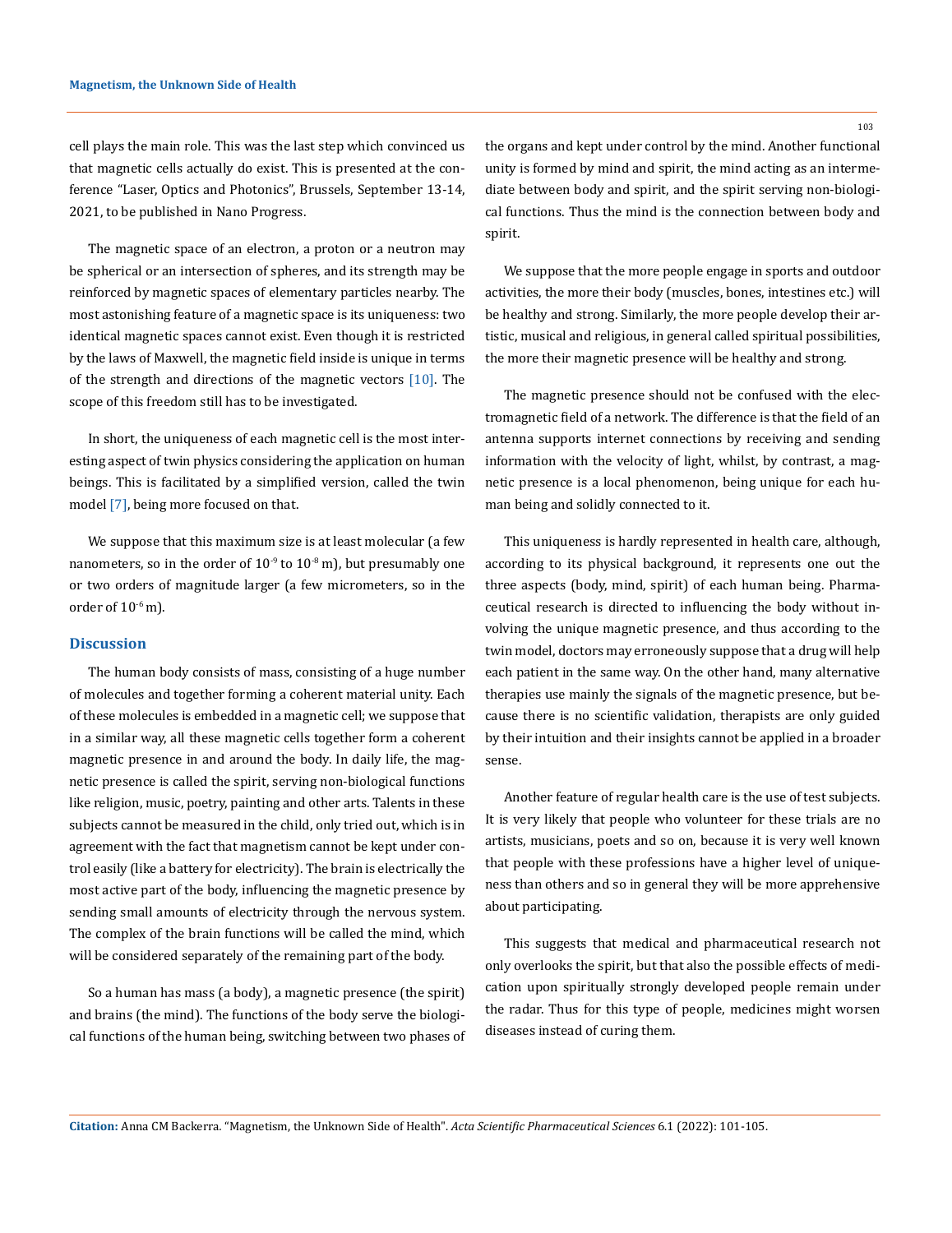In a previous paper [7], we explained that the corona virus, because of its form, is expected to have a relatively large region of magnetic influence around it, and why people having a weak magnetic presence are expected to be more susceptible to it and will suffer more than those having a strong and healthy magnetic presence. In the same paper, we explained that a computer cannot transfer magnetic information and so, during the time that you use the computer, the spirit cannot be involved as an active part in the interaction, which will gradually upset the balance between the mind and the spirit.

It's about time to explore the magnetic presence of people at the largest level, not only to supply in health care for artists, but basically to raise the health level for the population at large. All individuals possess a unique magnetic presence and will experience periods of poor health; at those instances, the work of artists (i.e. persons with well-developed magnetic presence) in whatever form could help, including giving workshops and lessons.

New research is always difficult because it is hard to know where to begin and what to expect. The easiest way to find out if there is a possible relation between infection with the corona virus and the condition of the magnetic presence seems to be to study professional musicians in orchestras, finding out how many of them had to go to a hospital because of the infection with covid, and how many of them needed intensive care.

Comparing this with a similar group of people working together and having non-artistic professions, like nurses in a hospital, could give a first indication. A second way could be to make a similar inventory of people, working as a certified artist, compared with other people working alone in a non-artistic profession like accountants. A third way would be to compare the percentage of artists and musicians refusing the vaccination with a control group.

In most countries the governments try to convince as many people as possible to get vaccinated against covid. It is an open question if one hundred percent degree of vaccination indeed would improve the health of the population in the future. If the different situation for musicians and artists is not respected by forcing them to accept vaccination, this might result in a relevant weakening which could be dangerous in time. If a variant of the virus would pop up, and if indeed a stronger artistic education would reinforce the average resilience, then the people who could carry this out in all kind of ways could be weakened.

104

More research into the impact of the corona virus, split according to the condition of the magnetic presence of the people studied, could be an important step towards a more healthy world.

#### **Conclusion**

With twin physics it is possible to describe four distinct types of electrons, two of them existing inside a finite magnetic space, being the valence- and the conducting electrons. Molecular protons and neutrons are as well accompanied by magnetic spaces. All together a molecule exists inside a magnetic cell, being an addition of these finite magnetic spaces. This opens the possibility to investigate magnetism in an entire new way.

The approach of twin physics, avoiding algebraic calculations and describing results in a geometric way, is relatively easy to apply to specific experimental problems without losing the overview. To facilitate research upon human beings still further, a simplified version without formulas, called the twin model, is created. In this view, all magnetic cells of a human together form a coherent magnetic presence in and around the body. In daily life, this is called the spirit, serving non-biological functions, like religion, music, poetry, painting and other arts.

This suggests that medical and pharmaceutical research not only overlooks the spirit, but that also the possible effects of medication upon spiritually strongly developed people remain beyond observation. Thus for this type of people, medicines might worsen disease, instead of curing.

In a previous paper  $[7]$ , we explained that the corona virus, because of its form, is expected to have a relatively large region of magnetic influence around it; people having a feeble magnetic presence are expected to be more susceptible for it and will suffer more than those having a strong and healthy magnetic presence. More research into the impact of the corona virus, split according to the condition of the magnetic presence of the people studied, could be an important step towards a more healthy world. Because it is a rather unexplored area, some suggestions are given about how to set up a reasonably reliable study, like comparing groups of musicians or artists with similar groups of people having nonartistic professions, considering the percentage having been in a hospital and how many of them needed intensive case.

All individuals possess a unique magnetic presence and will experience unhealthy periods; possibly artists could help. For that